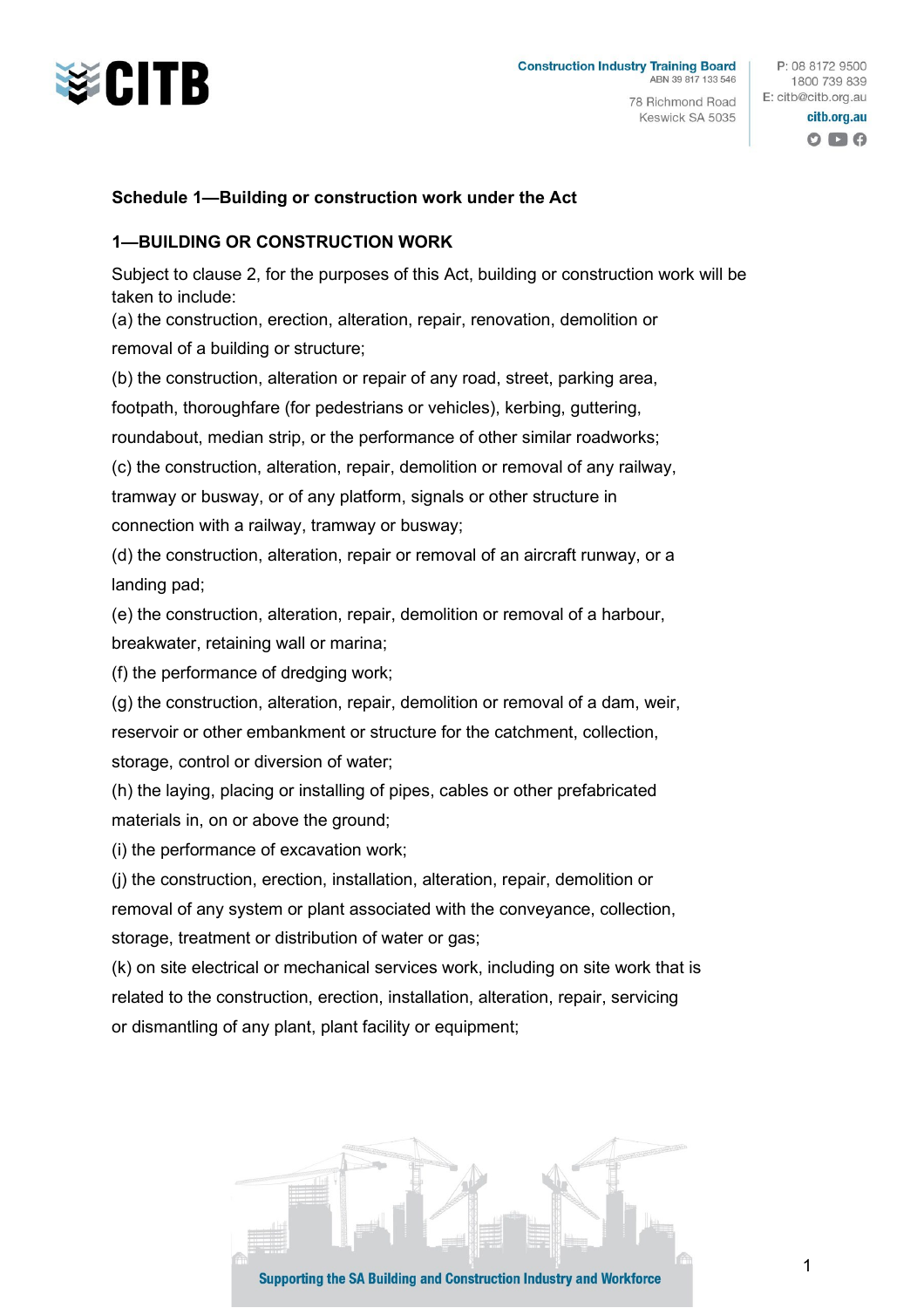

78 Richmond Road Keswick SA 5035

P: 08 8172 9500 1800 739 839 E: citb@citb.org.au

> citb.org.au  $O$   $\blacksquare$   $O$

(l) the on-site construction, erection, installation, alteration, repair, renovation, demolition or removal of—

(i) a lift or escalator;

(ii) any air-conditioning, ventilation or refrigeration system or equipment;

(m) the construction, repair, alteration or removal of a playfield, golf-course, race course, stadium, swimming pool or other sporting or recreational facility;

(n) landscaping or the construction, alteration or removal of a park or garden;

(o) the removal of asbestos from a building or from any machinery, plant or equipment located in or on a building;

(p) building or construction work associated with any operation under the Petroleum Act 1940, the Petroleum (Submerged Lands) Act 1982, the Mining Act 1971 or the Offshore Minerals Act 2000 or the Opal Mining Act 1995; (q) any site preparation work (including pile driving) preliminary to the performance of any work referred to above;

(r) any other kind of work prescribed by the regulations for the purposes of this provision.

# **2—EXCLUSIONS**

The following do not constitute building or construction work for the purposes of this Act: (a) maintenance or repair work carried out— (i) by a self-employed person for his or her own benefit; or (ii) by an employee for the benefit of his or her employer, where the principal business activity of the self-employed person, or the employer (as the case may be) does not consist of building or construction work; (b) the construction, alteration, repair, demolition or removal of a fence on (or on the boundary of) agricultural land; (c) work directly associated with the care, conservation or rehabilitation of agricultural land, or of land that has been agricultural land; (d) any other kind of work excluded from the operation of this Act by regulations prescribed for the purposes of this provision.